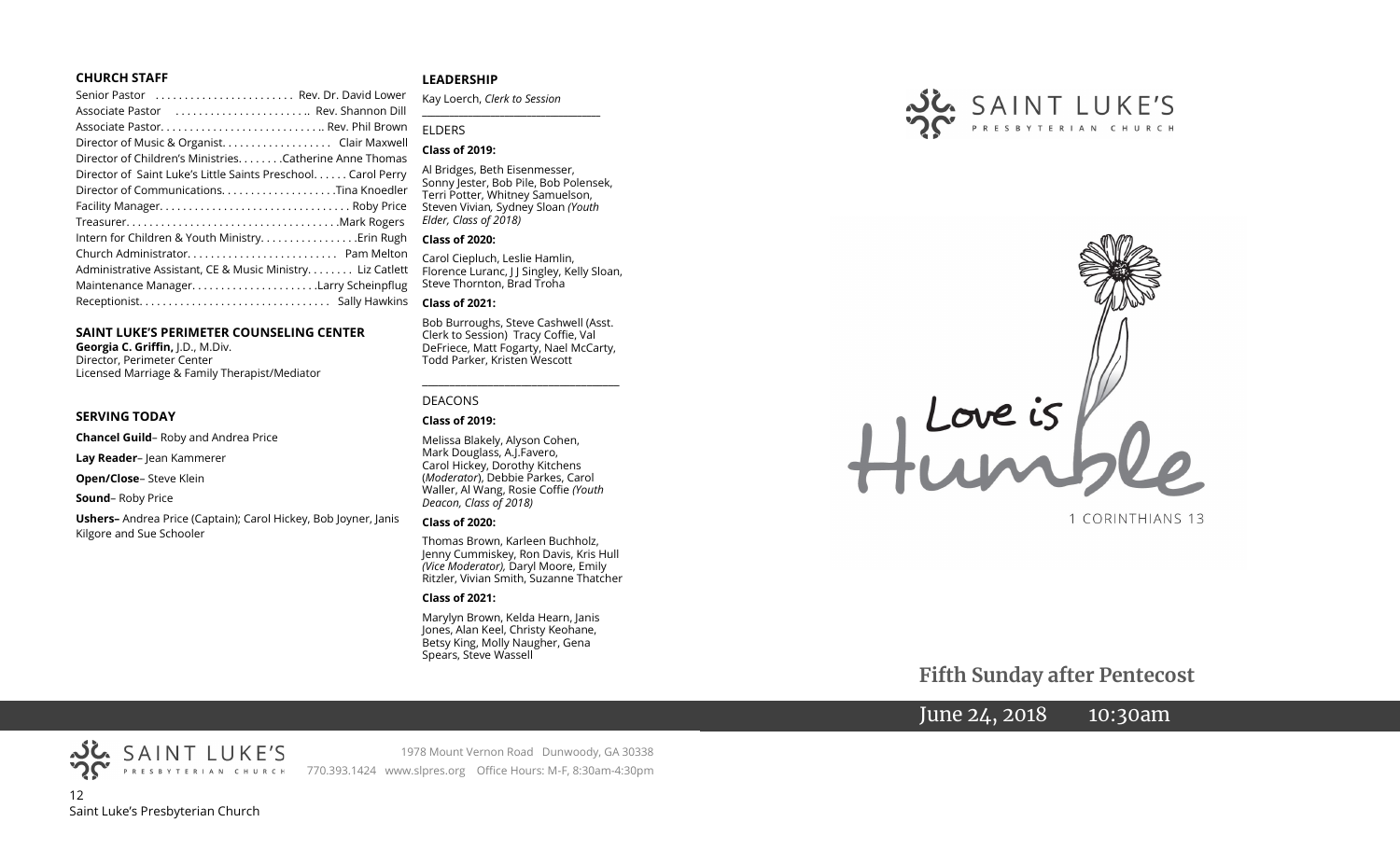

1978 Mount Vernon Road • Dunwoody, Georgia 30338 770.393.1424 • www.slpres.org

#### **June 24, 2018**

Fifth Sunday after Pentecost

#### **Liturgical Color:** Green

*Liturgical colors can orient us to the season of the church year and help to engage the sense of sight in worship. Green denotes Ordinary Time; time which is not marked by a specific festival or season.*

## **SUNDAY SCHEDULE**

8:30am Chapel Communion Service

9:30am Sunday School

10:30am Sanctuary Worship Service

*Nursery available at all services and Sunday School.* 

*Today 's flowers are given by Lance and Eric Amacher to the Glory of God and in loving memory of our Mother– Ramona Amacher.* 

## MISSION

Responding to God 's call and empowered by the Holy Spirit, we invite all to join us in knowing, serving, and sharing Jesus Christ here and around the world.

VISION

To be a beacon of faith, hope, and love – every member an active disciple in Christ 's ministry.

## **WELCOME, GUESTS!**

We are delighted you are worshipping with us.

**DURING** the Welcome, please print the requested information on the Friendship Pad and pass the Friendship Pad down the pew.

**AFTER** the worship service, please join us outside the Sanctuary where our Pastors or a church officer will be available to answer questions and provide you with a loaf of freshly-baked bread.

**FOR MORE** information about our programs, ministries or membership, please contact one of our Pastors at 770.393.1424, or visit our website: slpres.org.

## **THAT ALL MAY WORSHIP**

**ASSISTIVE** A hearing loop is  $\mathcal{D}_{\mathrm{r}}$ accessible by switching hearing aids to T-coil. Also, large print hymnals and back cushions are available. Please contact an usher for further assistance.

#### **CHILDREN** are a precious part of our church family, and we welcome them in worship. Worship notebooks and tactile activities are available on the back ledges of

the sanctuary for preschool and elementary ages. Each week, children are invited to walk up for an age -appropriate message during "Tell Us Our Story." After that time, they may remain in worship, go to Faithful Friends (K-2nd) or go to child care (PreK and younger).

**REALM CONVERSION UNDERWAY** — The Saint Luke's staff has been undergoing training to learn about a new church data management system. This summer Saint Luke's will begin the conversion process to REALM. Check out the features of Realm if you are interested, https:// www.acstechnologies.com/products/realm. Please note, that now through early fall, you will begin to see Realm conversion updates in Highlights and in the Sunday bulletin. Some may require action on your part. We will keep you apprised to ensure a smooth transition and of course, will assist with anything needed.

The current Church Life App is still available for your use but any recent changes (since May 31) may not be visible. In the short term, any recurring gifts and associated set up information will remain the same and be processed as usual.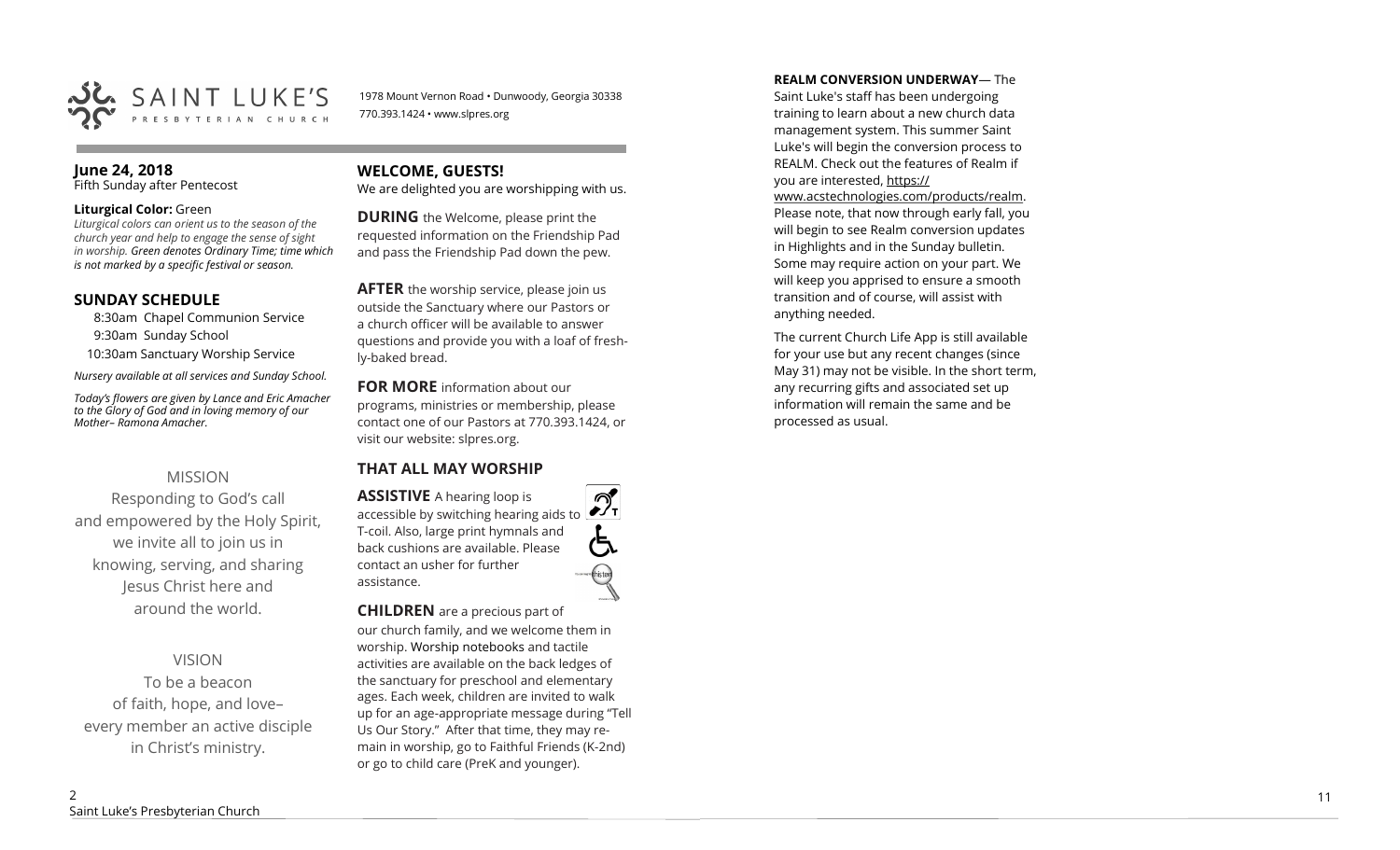# YOUTH MINISTRY

**Phil Brown philbrown@slpres.org / 770.393.1424 ext. 238**   $\_$  ,  $\_$  ,  $\_$  ,  $\_$  ,  $\_$  ,  $\_$  ,  $\_$  ,  $\_$  ,  $\_$  ,  $\_$  ,  $\_$  ,  $\_$  ,  $\_$  ,  $\_$  ,  $\_$  ,  $\_$  ,  $\_$  ,  $\_$  ,  $\_$  ,  $\_$  ,  $\_$  ,  $\_$  ,  $\_$  ,  $\_$  ,  $\_$  ,  $\_$  ,  $\_$  ,  $\_$  ,  $\_$  ,  $\_$  ,  $\_$  ,  $\_$  ,  $\_$  ,  $\_$  ,  $\_$  ,  $\_$  ,  $\_$  ,

#### **HERE'S WHAT'S COMING UP IN YOUTH MINISTRY:**

#### **SUNDAY SCHOOL**

Next meeting dates for Sunday school are August 5 and August 12.

#### **NEW BABY NORA!**

You may have heard by now that Katherine Robeson (youth advisor extraordinaire) has a new baby! They would appreciate some meals. The family likes all foods and are not picky at all. Supplying meals is a very big help as the Robesons start this new adventure with Nora. Please see below website to sign up for a meal. Call Emily Ritzler with any questions about a meal at 404-234-4069.

To access Katherine Robeson's CareCalendar site, visit [https://www.carecalendar.org/](https://www.carecalendar.org/logon/271511) [logon/271511](https://www.carecalendar.org/logon/271511) and enter the following information in the appropriate spaces: Calendar ID : 271511 and Security code : 8728

## **ADULTS TO MONTREAT**

We still could use a couple more adults to come along with us to Montreat. Please call or text Phil if you can help out. Even if you want to come up for a few days that would be helpful too.

# MUSIC MINISTRY

**Clair Maxwell clairmaxwell@slpres.org / 770.393.1424 ext. 227** 

 $\_$  , and the set of the set of the set of the set of the set of the set of the set of the set of the set of the set of the set of the set of the set of the set of the set of the set of the set of the set of the set of th

## **SUMMER MUSIC**

Musicians are needed for our summer services at both 8:30 and 10:30 worship. Dates this year are through August 12. Soloists, instrumentalists and small groups are welcome. Contact Clair about Sundays when you could share your gifts.

## **In Preparation for Worship**

Life's splendor forever lies in wait about each one of us in all its fullness, but veiled from view, deep down, invisible, far off. It is there, though, not hostile, not reluctant, not deaf. If you summon it by the right word, by its right name, it will come.

## **Gathering Prayer**

**Prelude** God So Loved the World *Stainer*

**Chiming of the Hour**

## **Welcome and Announcements**

*If you are new to Saint Luke's today, welcome, we are so glad you are here! We have a gift of fresh bread we would love to give to you as a token of our gratitude. Please introduce yourself after worship to receive your welcome gift.*

*Please take the time now to fill out the Friendship Pads situated at the end of each pew. Write down your names and pass the pad down the pew, so that you may greet your pew neighbors by name and that we may know you are here.*

## Call to Worship\* 1 John 4:7.19

Leader: Beloved, let us love one another.

**People: We love because God first loved us.**

**Hymn #203\*** Jesu, Jesu, Fill Us With Your Love

## **Call to Confession\***

Leader: The Lord be with you. **People: And also with you.** Leader: Let us pray.

## **Prayer of Confession\***

## **God of life,**

**we admit to you and to each other that we have not always lived lives of love. We have lost patience and been rude.**

**We have been irritable and insisted on our own way.**

**We have even let love end.**

**Forgive us and heal us, O God, through Jesus Christ, your love incarnate. Hear now the silent prayers on our hearts...**(*Silence is kept for personal reflection.)*

Leader: Lord, in your mercy. **People: Hear our prayer. Amen.**  *- Franz Kafka*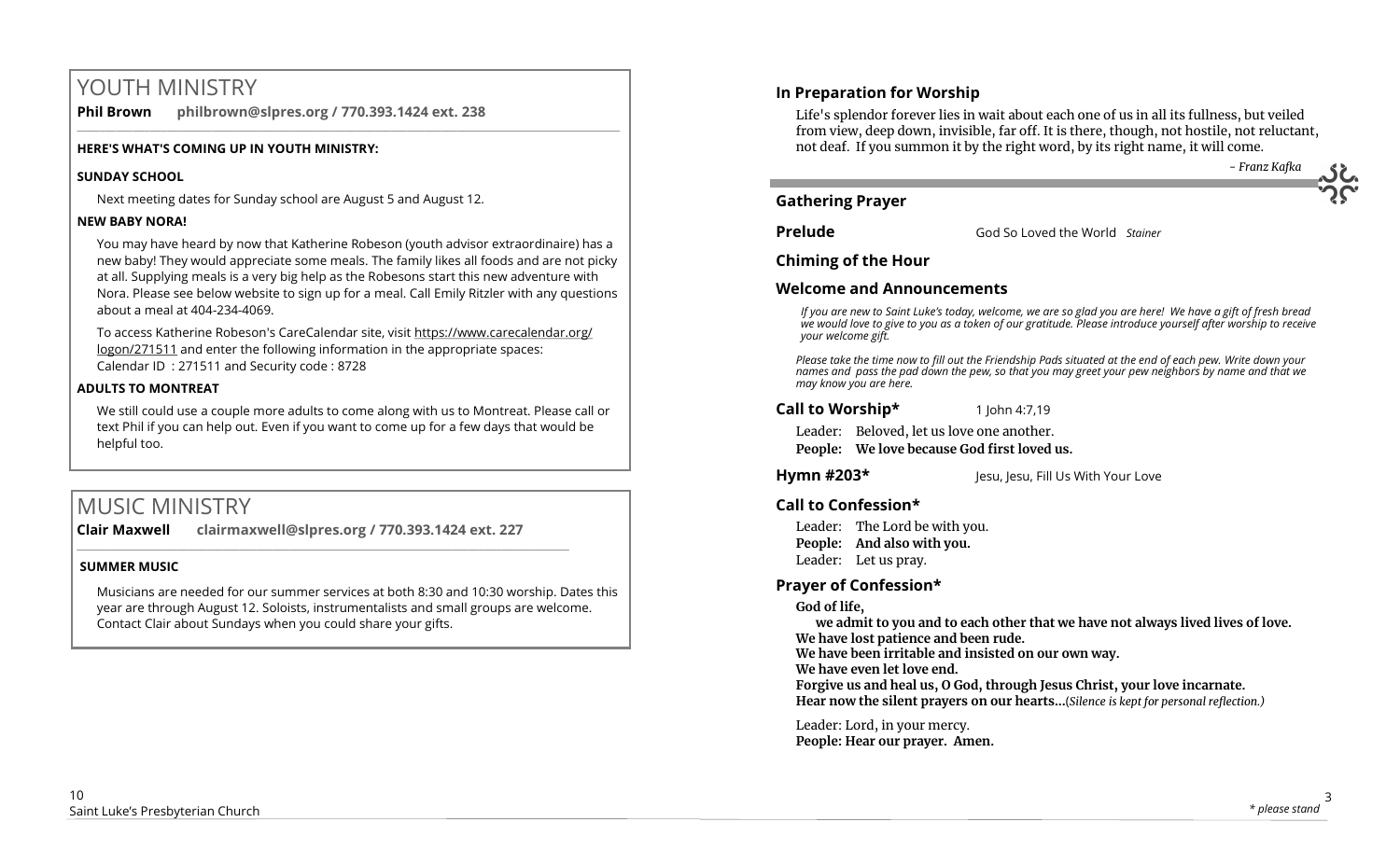## **Assurance of Forgiveness\***



#### **Passing the Peace of Christ\***

Leader: May the peace of Christ be with you. **People: And also with you.** 

#### **Prayer for Illumination**

| <b>Scripture Readings</b> | 1 Corinthians 13, page 164 of the New Testament |  |
|---------------------------|-------------------------------------------------|--|
| <b>Tell Us Our Story</b>  | Catherine Anne Thomas                           |  |

*After Tell Us Our Story, parents may walk children 3 and younger to their classrooms in Sheppard Hall. Pre-K, 1st and 2nd graders may gather in the narthex, make a nametag, and follow your teacher up to The Harbor for a series of "Whirl" videos.*

| <b>Special Music</b>                                                                                                                                                                     | Let Us Love One Another Arnold Sherman | Taylor Link, Solo |  |
|------------------------------------------------------------------------------------------------------------------------------------------------------------------------------------------|----------------------------------------|-------------------|--|
| Sermon                                                                                                                                                                                   | "Love is Humble"                       | David Lower       |  |
| Hymn #693 $*$                                                                                                                                                                            | Though I May Speak                     |                   |  |
| Affirmation of Faith*                                                                                                                                                                    | Apostles' Creed                        |                   |  |
| I believe in God, the Father Almighty,<br>Maker of heaven and earth,<br>and in Jesus Christ, His only Son, our Lord;<br>who was conceived by the Holy Ghost,<br>born of the Virgin Mary, |                                        |                   |  |

**suffered under Pontius Pilate; was crucified, dead, and buried;**

# S P L A S H ! CHILDREN'S MINISTRIES

**Catherine Anne Thomas cathomas@slpres.org / 770.393.1424 ext. 228** 

**\_\_\_\_\_\_\_\_\_\_\_\_\_\_\_\_\_\_\_\_\_\_\_\_\_\_\_\_\_\_\_\_\_\_\_\_\_\_\_\_\_\_\_\_\_\_\_\_\_\_\_\_\_\_\_\_\_\_\_\_\_\_\_\_\_\_\_\_\_\_\_\_\_\_\_\_\_\_\_\_\_\_\_\_\_\_\_\_\_\_\_\_\_\_\_\_\_\_\_\_\_\_\_\_\_\_** 

#### **SUMMER SUNDAYS FOR CHILDREN, 9:30AM-10:15AM FOR BOTH GROUPS**

Ages 3 through Kindergarten will meet in Room 120 on August 5 and August 12 for a series entitled, "God Helps Me"!

1st grade through 5th grade will prepare for "Are you Smarter than a 5th Grader?" with our House to House Adult Education Class. This group will meet in The Dock on August 5. On August 12 the children will take on the parents in a competition showdown. You will not want to miss this.

#### **MARK YOUR CALENDARS**

For our New Testament wax museum scheduled for Sunday morning, August 26. Sign-ups will be coming soon, so start thinking about your favorite people in the New Testament!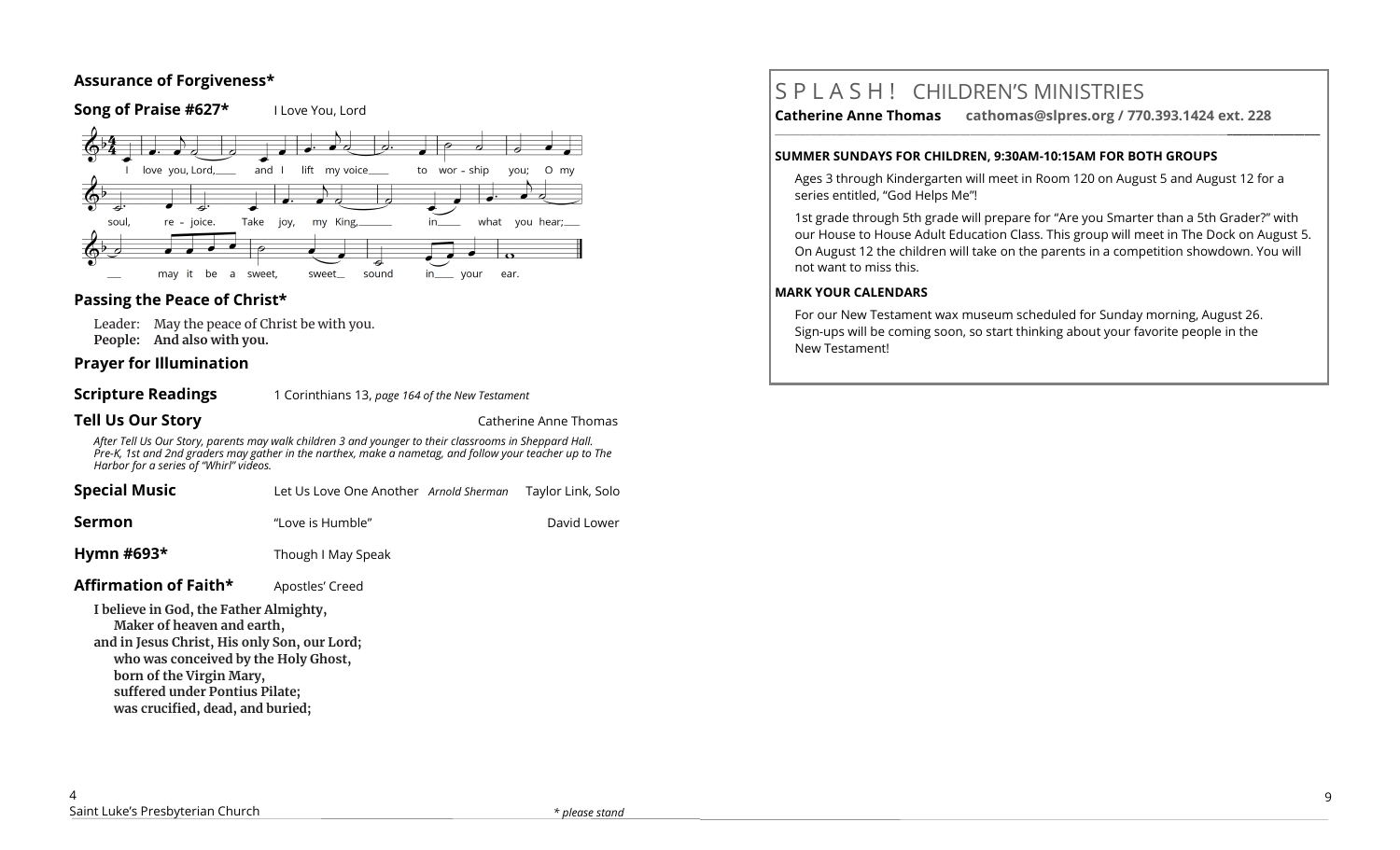# ADULT MINISTRY

**Shannon Dill shannondill@slpres.org / 770.393.1424 ext. 229**   $\_$  ,  $\_$  ,  $\_$  ,  $\_$  ,  $\_$  ,  $\_$  ,  $\_$  ,  $\_$  ,  $\_$  ,  $\_$  ,  $\_$  ,  $\_$  ,  $\_$  ,  $\_$  ,  $\_$  ,  $\_$  ,  $\_$  ,  $\_$  ,  $\_$ 

## **ADULT SUNDAY SCHOOL**

Individual classes have begun. Please see the website for a full description of each class. (http://slpres.org/program-ministries/adult-ministry/sunday-school)

Faith Foundations: Room 232 House to House: Room 203 Seasons of the Spirit: Room 231/233 Soul Food: Room 234/236

Summer schedule for each adult education class is noted below:

Faith Foundations meets all summer. House to House will be off June 17 through July 29. Resumes on August 5. Seasons of the Spirit will meet all summer. Soul Food will meet in June and July, but will take off August. Resumes August 26.

## **FRIDAY MORNING MEN'S BIBLE STUDY**

Fellowship and Bible study every Friday from 6:40-8am in the Parlor with Dan Joyce.

## **BIBLE STUDY: "WAYFARERS"**

Come join David, Shannon or Phil as this week's preacher leads a study of the scripture for the upcoming Sunday's worship. Meet on Wednesdays at 10am in the church library. Please note that Wayfarers will NOT meet on the four Wednesdays in July. The group will resume on Wednesday, August 1.

## **SUMMERTIME BREAK**

Please note that our Faith and Parenting Group, as well as, our Tavern Talks Group will take a small summertime break during the months of June and July. Many folks are traveling or just enjoying some less regularly scheduled time. Notices will be in Highlights and the Sunday bulletin when we resume in August!

**he descended into hell; the third day he rose again from the dead; he ascended into heaven, and sitteth on the right hand of God the Father Almighty; from thence he shall come to judge the quick and the dead. I believe in the Holy Ghost; the holy catholic Church; the communion of saints; the forgiveness of sins; the resurrection of the body; and the life everlasting. Amen.**

## **Prayers of the People**

## **The Lord's Prayer**

**Our Father, who art in heaven, hallowed be thy Name, thy kingdom come, thy will be done, on earth as it is in heaven. Give us this day our daily bread; and forgive us our debts, as we forgive our debtors; and lead us not into temptation, but deliver us from evil. For thine is the kingdom, and the power, and the glory, forever. Amen.**

## **Offering Invitation**

*Giving is a tangible sign of worship. If you give electronically, there is a blue, laminated, electronic giving card in the pew rack to place in the offering plate as it is passed.*

**Offertory Adagio from Toccata Undecima** *Muffat*